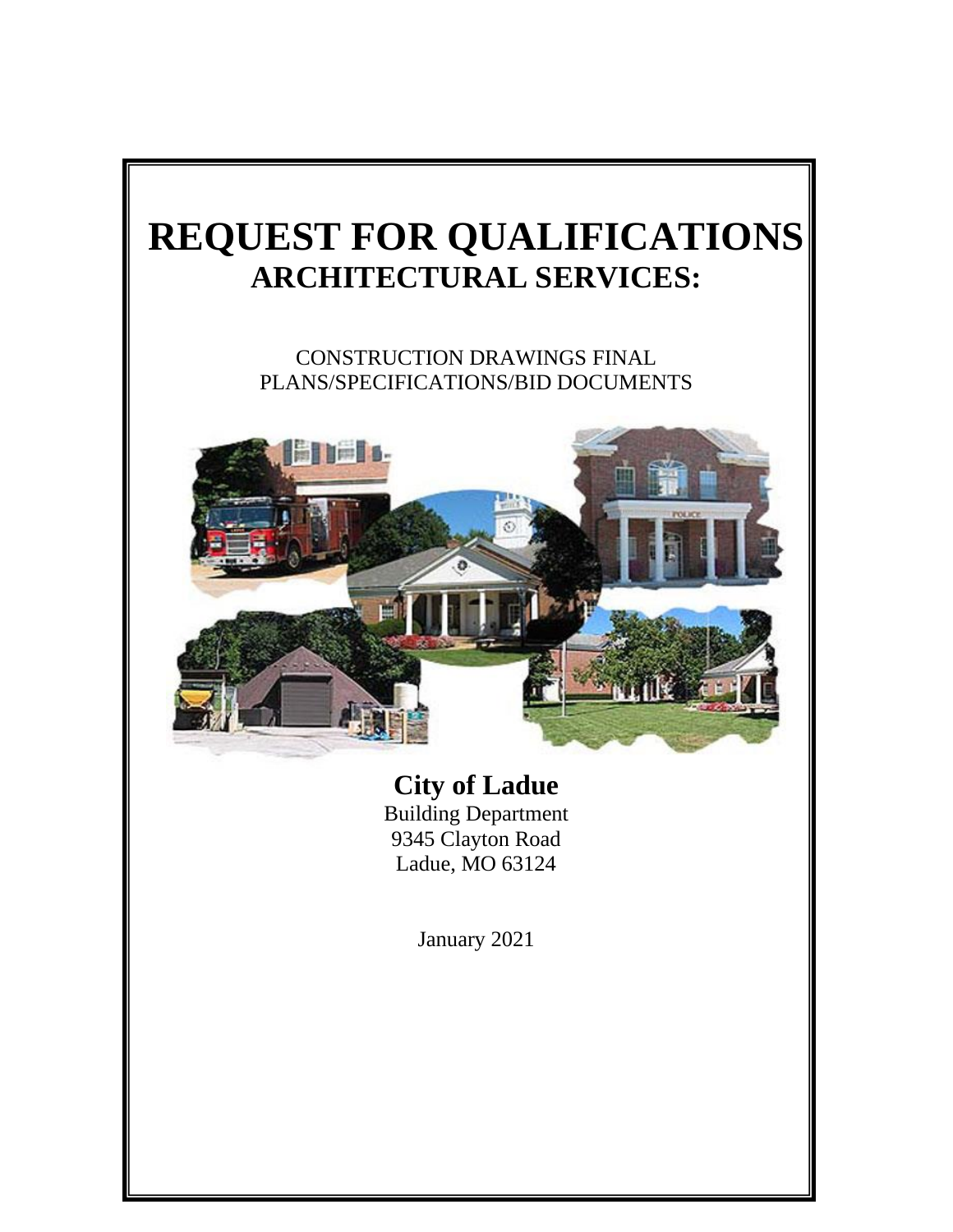# **I General Community Information**

The City of Ladue has an estimated population of 8600 within its nine square miles. The City is located minutes from St. Louis City and is accessible from interstates I-64/40 and I-170. Established in 1936, the City of Ladue is a residential community that prides itself on preserving its unique character and quality of life by adhering to the City's Comprehensive Plan and Zoning Ordinance. Ladue is highly regarded for its rural and open feel within an urbanized perimeter as well as the variety of premium quality, unique homes. The City of Ladue is located entirely within the Deer Creek Watershed and comprises 22% of the total area of the watershed. There are 22 center line miles of public roadways and over 60 miles of private lanes. Approximately 5% of the City land area is zoned for commercial development. The City has several very successful business districts which are home to a variety of specialty retail businesses and unique dining locales.

# **II Project Background and Overview**

The City of Ladue has decided to address the needs and functioning of the Building and Public Works Department office spaces. This Request for Qualifications (RFQ) is being issued for architectural services to be provided to the City of Ladue, Missouri for a complete design for the ability to bid and construct. This RFQ is intended to gather pertinent information concerning the ability of consultants to meet the needs of the City. We expect that the consultant chosen will be experienced in the type of commercial tenant finish planning and architectural services required by municipalities.

The City will contract with the selected consultant for the project.

- o FINAL PLANS/SPECIFICATIONS/BID DOCUMENTS
	- The consultant will develop construction plans and specifications as well as bid documents as required for renovations to the Building and Public Works Department Buildings.

# **III Statement of Qualifications (SOQ) Requirements**

One hard copy and one electronic copy e-mailed in a .PDF format to [rstewart@cityofladue](mailto:rstewart@cityofladue-mo.gov)[mo.gov\)](mailto:rstewart@cityofladue-mo.gov) of the SOQ should be submitted. The SOQ should be labeled "City of Ladue Building Department and Public Works Lunch/Locker room Remodel" and mailed or delivered to the City of Ladue – Building Department, attn.: Roger Stewart, 9345 Clayton Road, Ladue, MO 63124. Hand delivered submittals should be delivered to the Building Department west side on the municipal campus located at 9345 Clayton Road. The SOQ must be received by 2:00 p.m. (CST) February 12, 2021. One electronic copy should also be emailed to [rstewart@cityofladue-mo.gov.](mailto:rstewart@cityofladue-mo.gov) The SOQ shall be limited to **5 pages** including the cover letter and shall include the following information:

A. Cover Letter including contact information of consultant point of contact

- B. Qualifications & Experience
	- Overall company qualifications, including capacity of firm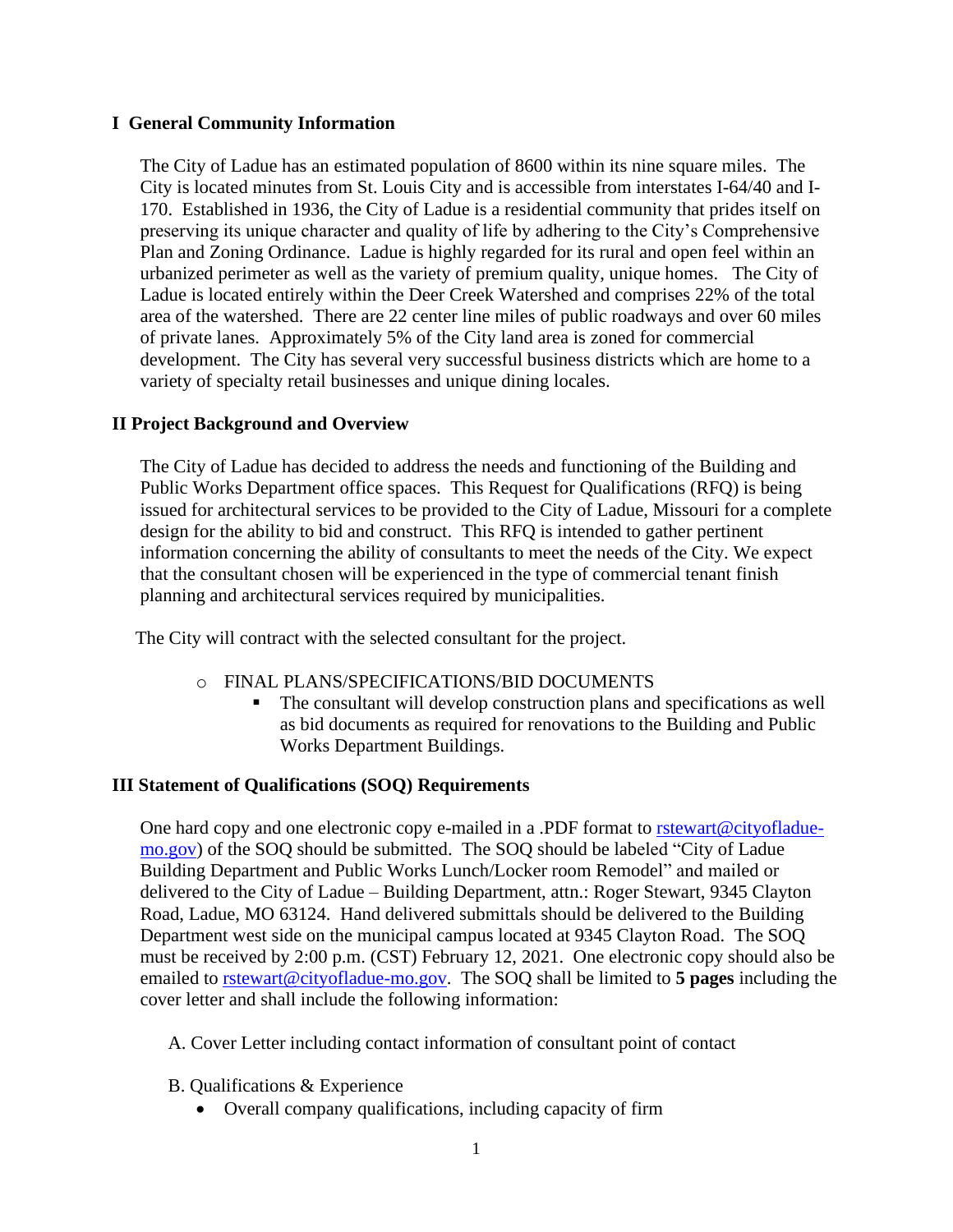- Description of the project team (including any sub-consultants), including roles and responsibilities, specific qualifications of key team members, including resume for project manager
- Experience of consultant and project team related to building renovation projects include the names of clients, brief project description, and the project team's involvement.
- C. Proposed Methodology/Approach
	- Project Understanding
	- Unique and creative technical approaches that will enhance the project outcomes, deliverables, and schedule
	- List & describe major phases or tasks to be performed for the project

#### **IV Selection Process**

The SOQ's will first be evaluated by the City's review committee consisting of various City personnel. The criteria that will be utilized to score the SOQ's are:

- Oualifications of firm (25 points)
- Qualifications for Project Manager and Project Team (25 points)
- Relevant Experience (25)
- Methodology/Approach (25)

After all SOQ's are evaluated and scored, a short-list of three firms will be established. The Selection Committee will conduct interviews of the three short-listed firms in March who will then make a recommendation to the Ladue City Council of a consultant for approval at the April City Council meeting.

### **V Anticipated Project Timeline**

RFQ Issued: January 15, 2021 RFQ Informational Zoom Meeting: January 27, 2021 at 11:00 a.m. **RFQ Response Due Date:** February 12, 2021 at 2:00 p.m. Short list notification: February 24, 2021 Consultant Interviews: March first week 2021 Phase I Scoping meeting: March 15, 2021 City Council meeting (Award of Contract): April 26, 2021 III: Final Plans Early Summer 2021

#### **VI Additional Information**

The City reserves the right to amend the RFQ, not award a contract for requested services, waive any irregularities or informalities in any SOQ, and accept the consultant deemed to be the most beneficial to the public and the City of Ladue.